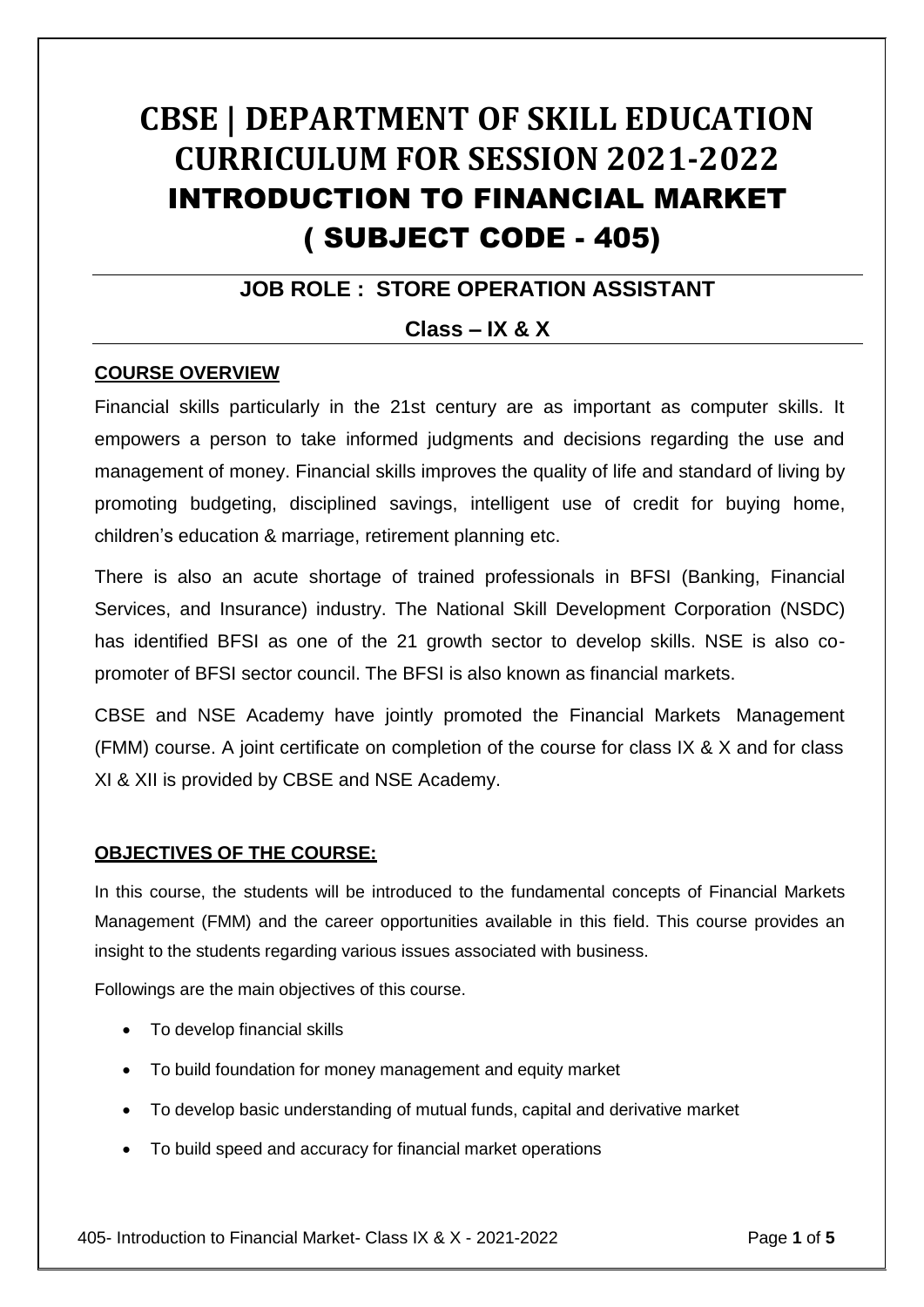- To develop business acumen and entrepreneurial skills for financial markets
- To gain knowledge of green skills for environment protection
- To develop computer skills required for financial market.
- To learn oral and written communication skills to deal with clients
- To understand regulatory requirements while working in financial markets

#### **SALIENT FEATURES:**

- Vertical mobility Students starting from class IX can continue to study Financial Markets in CBSE till XII, and thereafter till Post Graduation in college and university. They can also get preference for admission in the same stream (Financial Markets) in Universities for BBA, B.Com and 5 years Integrated MBA in Financial Market.
- Joint Certificate NSE Academy provides industry certificates apart from CBSE and NSE Academy providing joint certificate.
- Books Books for FMM subjects are readily downloadable from CBSE website by click of a mouse.
- Skill Development NSE Academy helps skill development through internet based mock simulator software, NSE Learn to Trade-NLT.
- Save time Students will save up to 1 year by passing 2/4 NCFM Modules while studying FMM in CBSE schools.
- Career opportunities Students can acquire employable skills for life and virtually there is no retirement. They can be employed in Banks, Mutual Funds, Stock Market, Currency Market, Commodity Market, Teaching, KPOs, and BPOs etc. in BFSI (Banking Financial Services & Insurance) sector.
- Career for 21st Century FMM is the career for the tech savvy young persons in the 21st century. Your office can be anywhere in the world, if you have a laptop or smart phone with internet connection. There is lifelong learning as well as earning opportunities.
- Employment potential A candidate on completion of FMM and on attaining the age of employment will be a preferred candidate (compared to general market candidates without any specific skills ) in the job roles of Back office executive, equity dealer, relationship executive, mutual fund executive, sales executive for selling financial services etc.in banks, broking firms, KPOs, asset management companies etc.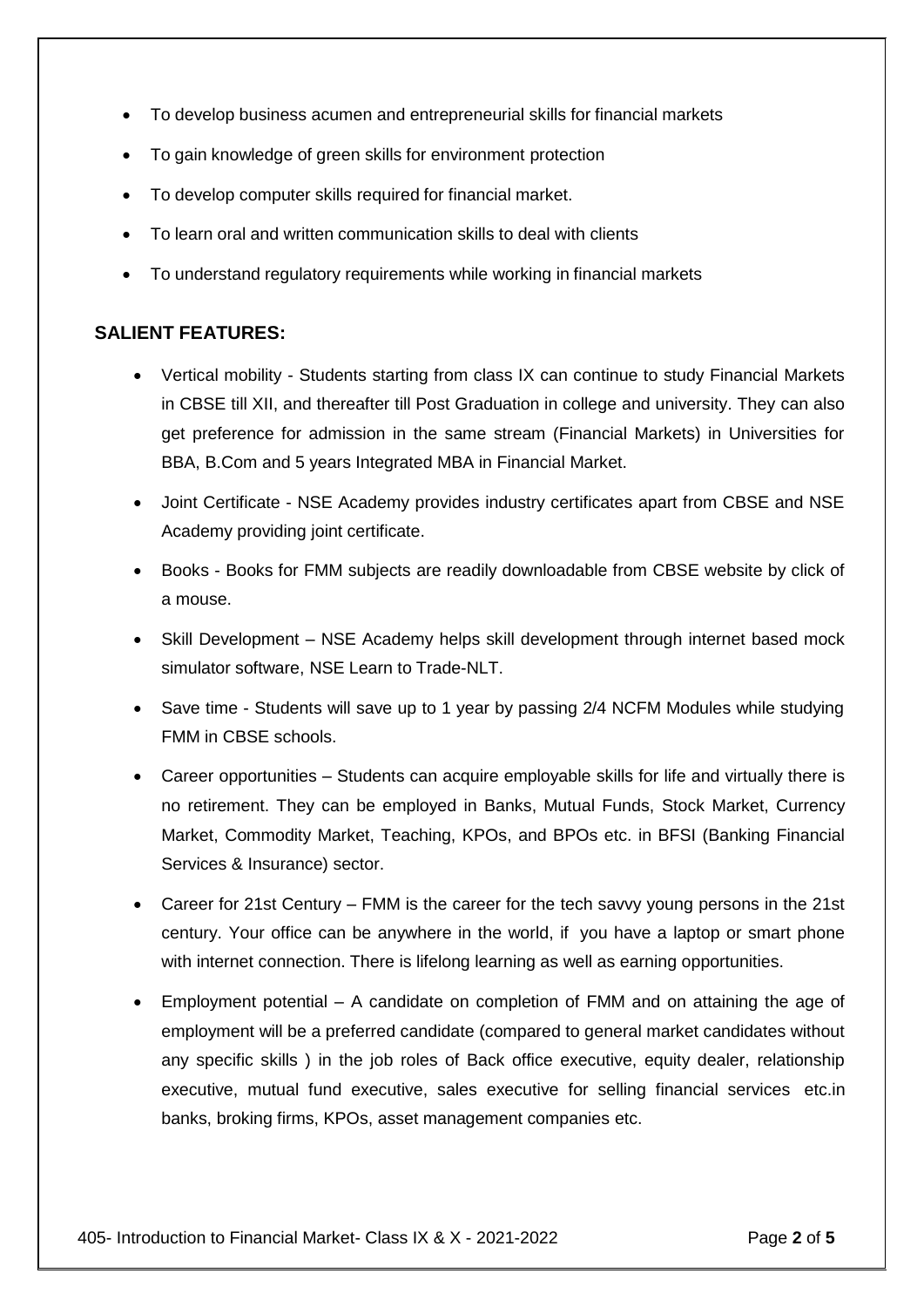#### **LIST OF EQUIPMENT AND MATERIALS:**

The list given below is suggestive and an exhaustive list should be prepared by the skill teacher. Only basic tools, equipment and accessories should be procured by the Institution so that the routine tasks can be performed by the students regularly for practice and acquiring adequate practical experience.

#### **Equipment's required for Computer Lab / Classroom:**

- 1. Computers
- 2. LCD Projector with screen
- 3. White/Black Boards
- 4. Internet Connection

NSEMART Software (Internet based software) to be provided by NSEMART Software on enrolment of students.

#### **CAREER OPPORTUNITIES:**

FMM is the career for the tech savvy young persons in the 21st century. Your office can be anywhere in the world, if you have a laptop or smart phone with internet connection. There is lifelong learning as well as earning opportunities. Students can acquire employable skills for life and virtually there is no retirement. They can be employed in Banks, Mutual Funds, Stock Market, Currency Market, Commodity Market, Teaching, KPOs, and BPOs etc. in BFSI (Banking Financial Services & Insurance) sector.

A candidate on completion of FMM and on attaining the age of employment will be a preferred candidate (compared to general market candidates without any specific skills) in the job roles of Back office executive, equity dealer, relationship executive, mutual fund executive, sales executive for selling financial services etc.in banks, broking firms, KPOs, asset management companies etc.

#### **VERTICAL MOBILITY:**

Graduation: After passing out from school, they can go for BBA (FM), B Com (FM), 5 years integrated MBA (FM) with option to leave after 3 years as BBA (FM), B.Voc (FM) or B.Voc(FS) with universities and colleges who have tie up with NSE Academy. Many universities/colleges also give preference in admission to FMM students in these courses.

Post-Graduation: A large number of universities in India also offer MBA/ M Com in (Financial Markets) in collaboration with NSE Academy.

#### **CURRICULUM:**

This course is a planned sequence of instructions consisting of Units meant for developing employability and Skills competencies of students of Class IX and X opting for Skills subject along with other subjects.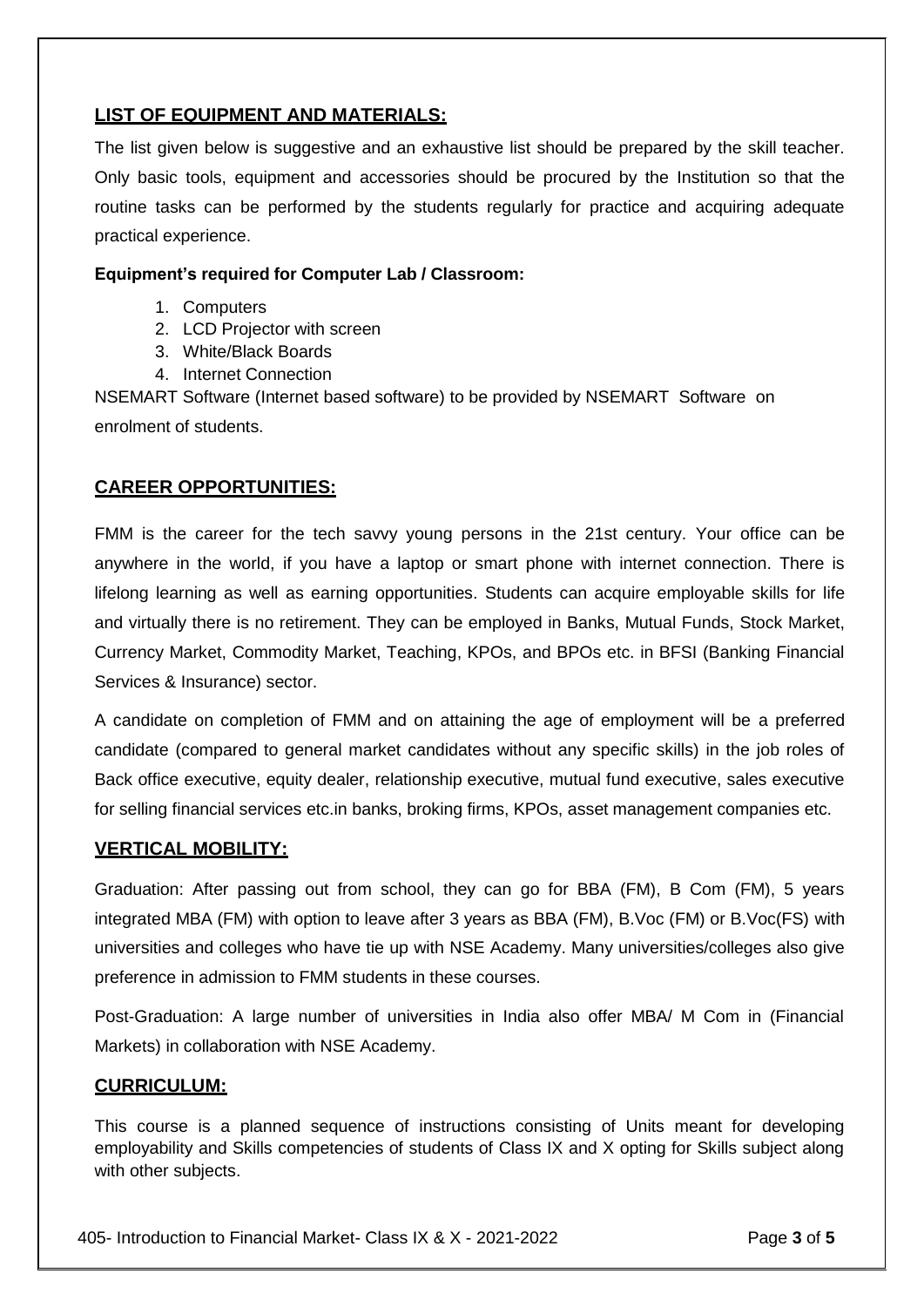## INTRODUCTION TO FINANCIAL MARKETS (SUBJECT CODE 405)

### CLASS – IX

**Total Marks: 100 (Theory -50+Practical-50)**

|                    | <b>TERM</b>   | <b>UNITS</b>                                            | <b>NO. OF HOURS</b><br>for Theory and<br><b>Practical</b><br>220 | <b>MAX. MARKS</b><br>for Theory and<br><b>Practical 100</b> |
|--------------------|---------------|---------------------------------------------------------|------------------------------------------------------------------|-------------------------------------------------------------|
| Part A             |               | <b>Employability Skills</b>                             |                                                                  |                                                             |
|                    | <b>TERMI</b>  | Unit 1: Communication Skills-I                          | 13                                                               |                                                             |
|                    |               | Unit 2: Self-Management Skills-I                        | 07                                                               | 5                                                           |
|                    |               | Unit 3 : ICT Skills-I                                   | 13                                                               |                                                             |
|                    | <b>TERMII</b> | Unit 4 : Entrepreneurial Skills-I                       | 10                                                               |                                                             |
|                    |               | Unit 5 : Green Skills-I                                 | 07                                                               | 5                                                           |
|                    |               | <b>Total</b>                                            | 50                                                               | 10                                                          |
|                    |               | <b>Subject Specific Skills</b>                          |                                                                  |                                                             |
|                    | <b>TERMI</b>  | Unit 1: Money - What it is                              | 10                                                               | 04                                                          |
|                    |               | Unit 2: Money Exchange Systems                          | 8                                                                | 03                                                          |
|                    |               | Unit 3: Key Characteristics of Money                    | 5                                                                | 02                                                          |
|                    |               | Unit 4: What is Financial Planning                      | 11                                                               | 06                                                          |
|                    |               | Unit 5: What is income                                  | 5                                                                | 02                                                          |
|                    |               | Unit 6: What is Expenses                                | 5                                                                | 02                                                          |
|                    |               | Unit 7: What is Bank                                    | 03                                                               | 01                                                          |
|                    | <b>TERMII</b> | Unit 7: What is Bank                                    | 13                                                               | 05                                                          |
| <u>ന</u><br>Part - |               | Unit 8: Why Save                                        | 8                                                                | 03                                                          |
|                    |               | Unit 9: Setting Goals                                   | 8                                                                | 03                                                          |
|                    |               | Unit 10: Systematic Saving and<br>investments           | 11                                                               | 05                                                          |
|                    |               | Unit 11: Making a Budget                                | 08                                                               | 04                                                          |
|                    |               | <b>Total</b>                                            | 95                                                               | 40                                                          |
| Part C             |               | <b>Practical Work</b>                                   |                                                                  |                                                             |
|                    |               | Project                                                 |                                                                  | 10                                                          |
|                    |               | Viva based on Project                                   | 15                                                               | 05                                                          |
|                    |               | <b>Practical File</b>                                   |                                                                  | 10                                                          |
|                    |               | Demonstration of skill competency<br>via Lab Activities | 60                                                               | 25                                                          |
|                    |               | <b>Total</b>                                            | 75                                                               | 50                                                          |
|                    |               | <b>GRAND TOTAL</b>                                      | 220                                                              | 100                                                         |

**NOTE: Detailed Curriculum/ Topics to be covered under Part A: Employability Skill can be downloaded from CBSE website**.

405- Introduction to Financial Market- Class IX & X - 2021-2022 Page **4** of **5**